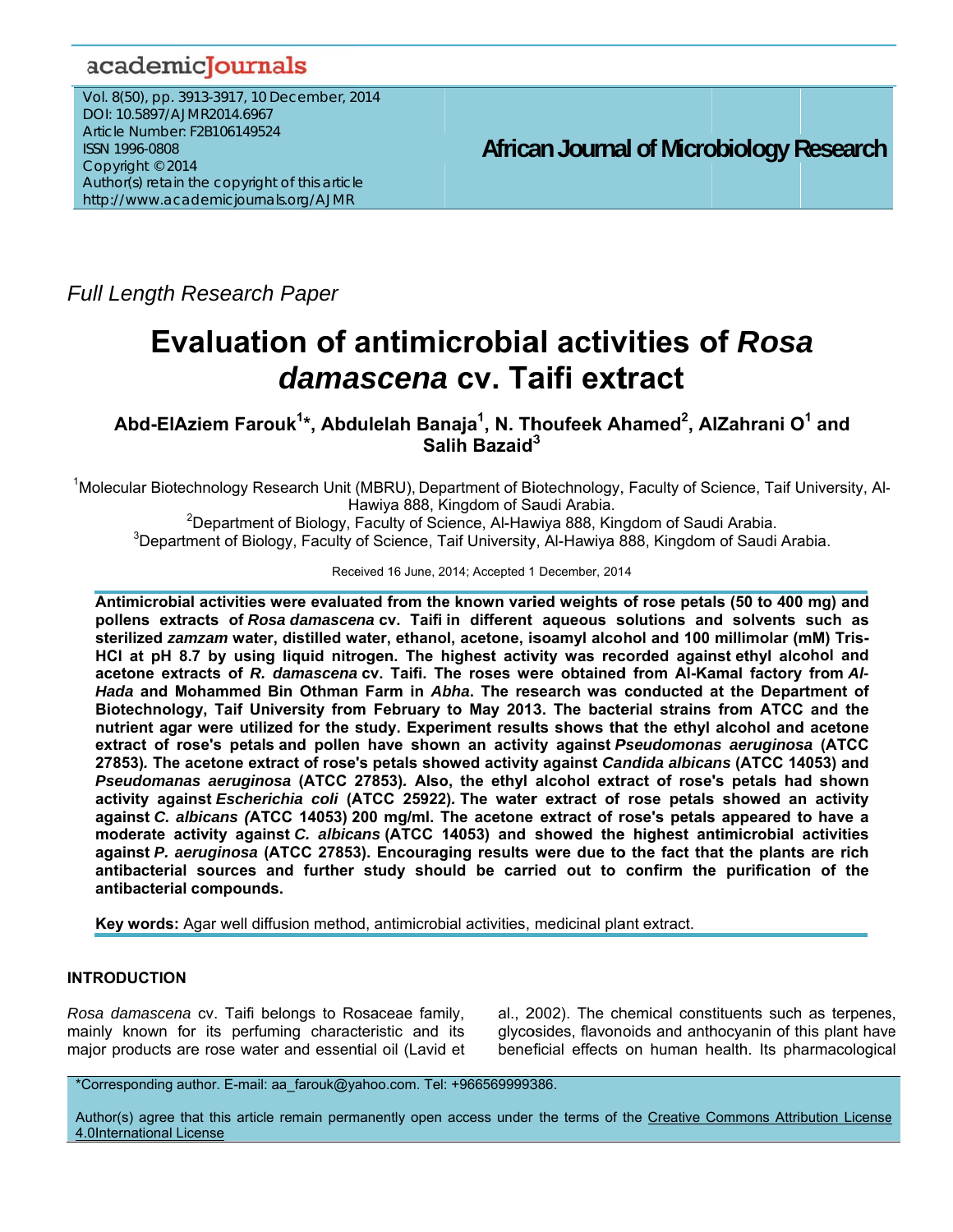effects are widespread and most of the central nervous system (CNS) effects are hypnotic, analgesic and anticonvulsant. The respiratory, cardio-vascular, laxative, anti-diabetic, antimicrobial, anti-HIV, anti-inflammatory and antioxidant and other effects of this plant has been proven (Boskabady et al., 2011; Ginova et al., 2013).

*R. damascena* originated from the Lyzangan Valley near Faris in Iran (Kiani et al., 2008). Farmers shifted it from Iran to Bulgaria in the 17th century and to Turkey in the 1880s. The largest producers of rose oil today are Bulgaria and Turkey (Baydar et al., 2004).

More than 200 roses species and over 18000 cultivar forms of the rose plant have been well known (Gudin, 2000) and used in perfume, medicine and food industry (Jabbarzadeh and Khosh-Khui, 2005). It is mainly known for its perfuming effects (Widrlechner, 1981).

The medicinal functions of Rosaceae are partly due to the presence of phenolics compounds which possess a wide range of pharmacological activities such as freeradical scavengers, antioxidants, anti-inflammatory, anticancer, antimutagenic and antidepressant (Ng et al., 2000; Ren et al., 2003; Hongratanaworakit, 2009). Fresh flower (FF) and spent flower (SF) extracts of *R. damascena* flower were studied against 15 species of bacteria such as *Aeromonas hydrophila, Bacillus cereus, Enterobacter aerogenes, Enterococcus feacalis, Escherichia coli, Klebsiella pneumoniae, Mycobacterium smegmatis, Proteus vulgaris, Pseudomonas aeruginosa, Pseudomonas fluorescens, Salmonella enteritidis, Salmonella typhimurium, Staphylococcus aureus* and *Yersinia enterocolitica* for antibacterial activity and both extracts were effective against all the bacteria except *E. coli.* The FF extract was more effective than the SF extract (Özkan et al., 2004).

The essential oils of *R. damascena* and several plants at their low concentrations exhibited inhibitory and bactericidal activities against Gram-positive *S. aureus* (ATCC 25923); Gram-negative *E. coli* (ATCC 25922); *P. aeruginosa* (ATCC 27853) and yeast *C. albicans* (ATCC 14053) as reported by Lisin et al. (1999).

In this work, the rose petals and pollen from *R. damascene* cv. Taifi were extracted with six different solvents against five micro-organisms.

### **MATERIALS AND METHODS**

The delicate and intense fragrance *R. damascena cv. Taifi was* collected from Al Hada region in Taif and Mohamed Bin Othaman Farm in Abha in early morning hours. The flowers were kept in fridge initially for 2 h. The rose petals and pollen were weighed individually and cleaned initially with sterilized distilled water and then ethyl alcohol.

Liquid nitrogen was poured into the cleaned rose petals and pollen which were taken in already cleaned mortar and pestle, homogenized into a fine powder in order to increase the surface area and facilitate the extraction procedure. The microbial strains *B. subtilis* (ATCC 6633); *C. albicans (*ATCC 14053); *E. col*i (ATCC 25922); *M. luteus* (ATCC 9341); *P. aeruginosa (*ATCC 27853) were obtained from American Type Culture Collection (ATCC). The different

solvents used were *zamzam* water; sterilized distilled water; ethyl alcohol; isoamyl alcohol; acetone and 100 millimolar Tris-HCl at pH 8.7. The solvents, sterilized water and z*amzam* water were prepared by autoclaving at 121°C at 15 psig for 20 min. The ethyl alcohol, isoamyl alcohol and acetone were purchased from Loba Chemie Pvt. Ltd, Mumbai, India and Tris-HCl at pH 8.7 was prepared in the laboratory. The chemicals used were liquid nitrogen; NaOH; nutrient agar and nutrient broth were obtained from Himedia Lab Pvt. Ltd., Mumbai, India. NaOH was also purchased from Loba Chemie Pvt. Ltd, Mumbai, India. The *zamzam*  water was obtained from the bottling factory under the Saudi Ministry of "King Abdullah Bin Abdul-Aziz *zamzam* project" distribution station in Kuday, Mekkah. Oxytetracycline was obtained from Sigma and stored at 4°C.

The rose petals and pollens with bioactive components were subjected to extraction procedures. Varying amounts (50 to 400 mg) of the powdered material was dissolved in 1.5 ml of each solvent and the extract collected was kept in a shaking incubator at 30°C for 2 h. The organic solvents and water extract was filtered and evaporated until dryness. The extract was stored at 4°C until further use. The individual fractions were then centrifuged at 10000 rpm for 10 min. After centrifugation, the supernatant was kept at - 20°C. Rose petal from 50 to 400 mg/ml and pollen of equal weight (100 mg) were used for the study of "Evaluation of Antimicrobial Activities of *R. damascena* cv. Taifi Extract". After extraction, the tubes were kept in the shaker at 150 rpm at 30°C for 2 h and then kept in freezer at -80°C. The bacterial strains were maintained on nutrient agar and freshly prepared sub-cultures in nutrient broth were used during this project. The standard agar-well diffusion was employed to determine the antimicrobial activities for both rose petals and pollen extracts method (Collins et al., 1995). Agar was cooled to 50-60°C before adding any thermo-labile substance (Sambrook and Russell, 2001). Suspension of the bacterial cultures were covered wholly on the agar plates and allowed to dry. Then, in the nutrient agar, 30 wells (6 mm in diameter) were made on each plate using sterile yellow tip. Following this, 50 µl of the test solution, that is, the supernatant of rose extract and pollen were added inside the laminar flow cabinet for 15-20 min to allow the solutions in the wells to diffuse. The agar plates were then inverted and incubated for 24 h at 37°C. After incubation, clear areas in the region of the wells containing antibacterial compounds appeared. This diameter of the clear area (called the inhibition zones) around the wells were measured and recorded. Antibacterial activities of each solvent extract were expressed in terms of average diameter of the inhibition zone (evaluated in milliliter). Each rose extract was tested in the same manner. The concentration and solvents that give the optimum result were identified.

The inhibition zone values of the rose petal and pollen extracts was compared with known standard antibacterial agent oxytetracycline. An accurately weighed 10 mg of oxytetracycline base was put in 96% ethanol in 100 ml standard volumetric flask and the flask was swirled to dissolve oxytetracycline base. Accurately measured portion was diluted with sterilized distilled water to get a known concentration of 0.01 mg of oxytetracycline per millilitre. The values obtained for the five tested microorganisms with oxytetracycline at 1.0 µl/ml are *B. subtilis* (ATCC 6633) 3.5 mm/ml; *E. coli* (ATCC 25922) 6 mm/ml; *P. aeruginosa* (ATCC 27853) 2.9 mm/ml; *M. luteus* (ATCC 9341) 4 mm/ml and *C. albicans* (ATCC 14053) 6.5 mm/ml.

### **RESULTS**

The antimicrobial activity of rose petal extracts of *R. damascena* with the six solvents against different types of microbial strains showed diverse inhibition zones. When compared with all the solvent extractions, the *zamzam*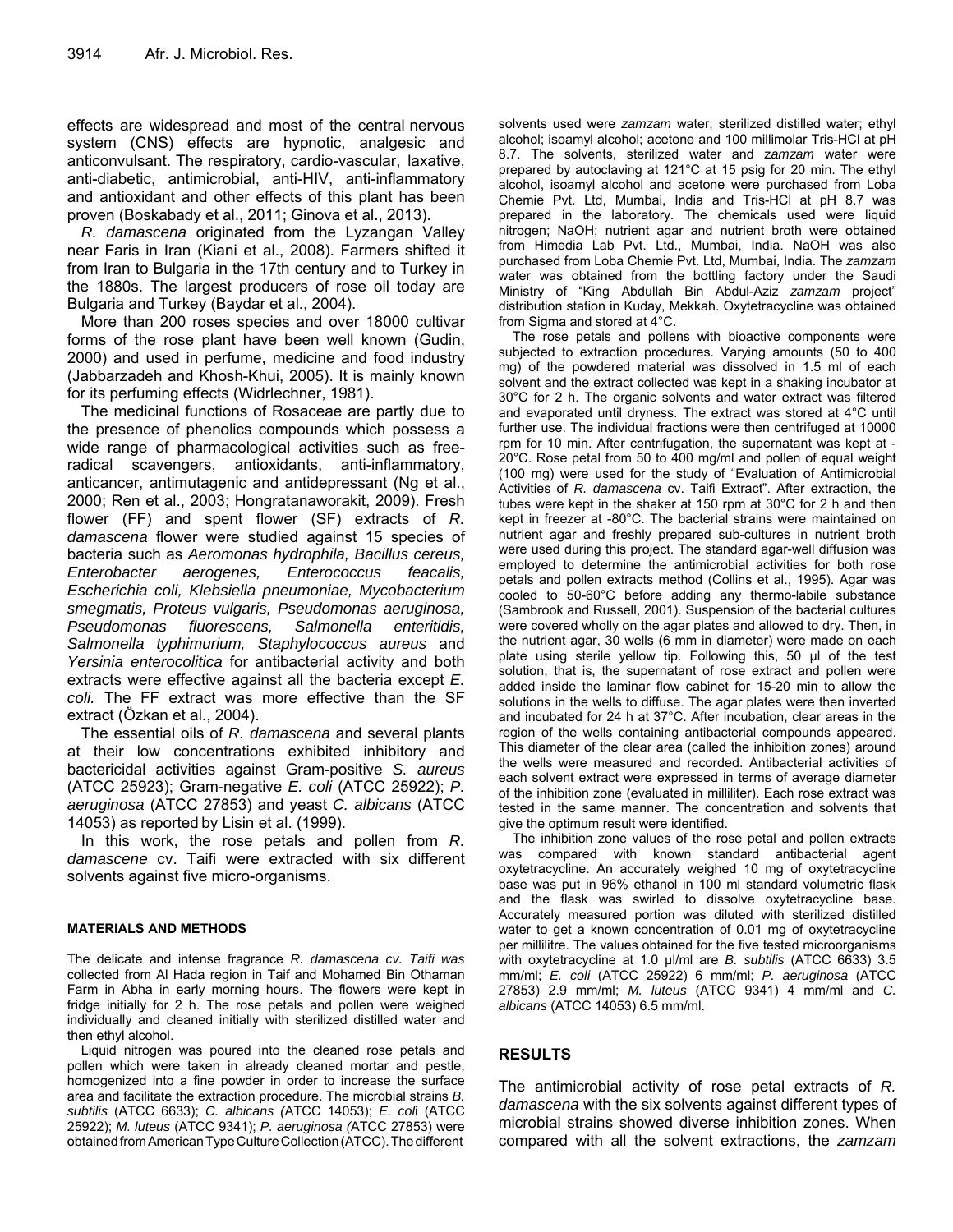**Table 1.** Antimicrobial activities (inhibition zones mm/ml) of Taif rose petals extracted with 6 different solvents against 5 microorganisms.

|                                                         |                          | Rose petals weights in milligrams/ml (50 - 400)<br>Inhibition zones (mm) |                          |                          |                          |                          |                          |                          |                          |
|---------------------------------------------------------|--------------------------|--------------------------------------------------------------------------|--------------------------|--------------------------|--------------------------|--------------------------|--------------------------|--------------------------|--------------------------|
| <b>Solvents of extraction</b>                           | <b>Bacteria</b>          |                                                                          |                          |                          |                          |                          |                          |                          |                          |
|                                                         |                          | 50                                                                       | 100                      | 150                      | 200                      | 250                      | 300                      | 350                      | 400                      |
| zamzam                                                  | <b>Bacillus subtilis</b> | 6±1                                                                      | 6±1                      | 8±1                      | 6±1                      | $\overline{\phantom{a}}$ | $\overline{\phantom{a}}$ | 10±2                     | 10±2                     |
| Distilled water                                         |                          | 6±1                                                                      | 8±1                      | $\overline{a}$           |                          | $\overline{a}$           | $4+2$                    | $\overline{\phantom{0}}$ | 6±1                      |
| Ethyl alcohol                                           |                          | $4+2$                                                                    | $4+2$                    | $4\pm 2$                 | 8±1                      | $4+2$                    | $4+2$                    | $\overline{\phantom{0}}$ |                          |
| Acetone                                                 |                          | Ξ.                                                                       | $\overline{\phantom{a}}$ | $\overline{\phantom{a}}$ |                          | L,                       | $\overline{a}$           | $\overline{\phantom{a}}$ | 12±1                     |
| Tris-HCl                                                |                          |                                                                          | $\overline{\phantom{a}}$ | $4+2$                    | 12±1                     | L,                       | L,                       | 6±1                      |                          |
| zamzam                                                  |                          | $4+2$                                                                    |                          |                          |                          | L,                       | $4\pm 2$                 | $\overline{\phantom{a}}$ | $4\pm 2$                 |
| Distilled water                                         | Escherichia coli         | $\overline{\phantom{0}}$                                                 | $4+2$                    | $4\pm2$                  | 6±1                      | $\overline{a}$           | $\overline{a}$           | $4+2$                    | $4+2$                    |
| Ethyl alcohol                                           |                          | $\overline{\phantom{a}}$                                                 | $\overline{\phantom{a}}$ | $\overline{a}$           | 8±1                      | 6±1                      | 10±2                     | 10 <sub>±2</sub>         | 10±2                     |
| Acetone                                                 |                          |                                                                          |                          |                          | $\overline{\phantom{0}}$ | $\overline{a}$           | 4±2                      | $\blacksquare$           |                          |
| Tris-HCl                                                |                          | 4±2                                                                      | $4+2$                    | $\overline{a}$           | $4+2$                    | $4+2$                    | $\overline{a}$           | $4+2$                    | 6±1                      |
| zamzam                                                  | Candida albicans         | $\qquad \qquad \blacksquare$                                             | $4\pm 2$                 | $\overline{a}$           |                          |                          |                          |                          | 4±2                      |
| Distilled water                                         |                          |                                                                          |                          | $\overline{\phantom{a}}$ | 10 <sub>±2</sub>         | $\overline{a}$           |                          | 12±1                     |                          |
| Ethyl alcohol<br>Isoamyl alcohol<br>Acetone<br>Tris-HCI |                          | 8±1                                                                      |                          | $\overline{a}$           | 8±1                      | $4+2$                    | $4+2$                    | 8±1                      | 6±1                      |
|                                                         |                          | $\frac{1}{2}$                                                            |                          | $\overline{a}$           | 4±2                      | $4+2$                    | $4+2$                    | $\frac{1}{2}$            |                          |
|                                                         |                          | $4+2$                                                                    | 6±1                      | 6±1                      | $\overline{\phantom{0}}$ | 10±2                     | 12±1                     | 10±2                     | 12±1                     |
|                                                         |                          | $\overline{a}$                                                           |                          |                          |                          | $4+2$                    |                          |                          |                          |
| zamzam                                                  | Micrococcus leutus       | $4\pm 2$                                                                 |                          |                          |                          | 6±1                      |                          |                          | $4\pm 2$                 |
| Distilled water                                         |                          | $4\pm 2$                                                                 | $4\pm 2$                 | 6±1                      | $4+2$                    | $4\pm 2$                 | $4\pm 2$                 | $4\pm 2$                 | $4\pm 2$                 |
| Ethyl alcohol                                           |                          | $4\pm 2$                                                                 | $4+2$                    | $4\pm 2$                 | $4+2$                    | $4+2$                    | 8±1                      | 6±1                      | $4+2$                    |
| Tris-HCl                                                |                          | 6±1                                                                      | 4±2                      |                          | 6±1                      | $\overline{a}$           | 10±2                     | 6±1                      | $\qquad \qquad -$        |
| zamzam                                                  |                          | $4+2$                                                                    | 6±1                      | $4\pm 2$                 | $4\pm 2$                 | $\overline{a}$           | $\overline{\phantom{0}}$ | $4\pm 2$                 |                          |
| Distilled water                                         | Psedomonas aeroginosa    | $\blacksquare$                                                           | $\overline{a}$           | $4\pm 2$                 | 6±1                      | $4\pm 2$                 | 4±2                      | $4+2$                    | $4\pm 2$                 |
| Ethyl alcohol                                           |                          | 8±1                                                                      | 6±1                      | 10±2                     | 12±1                     | $4+2$                    | 6±1                      | 6±1                      | 6±1                      |
| Acetone                                                 |                          | 14 <sub>±2</sub>                                                         | 10 <sub>±2</sub>         | 14 <sub>±2</sub>         | 10±2                     | 12±1                     | 14 <sub>±2</sub>         | 14 <sub>±2</sub>         | 8±1                      |
| Tris-HCl                                                |                          | 10±2                                                                     | $\overline{\phantom{a}}$ | $\overline{\phantom{a}}$ | 4±2                      | $\overline{a}$           | $\overline{\phantom{a}}$ | $\overline{\phantom{a}}$ | $\overline{\phantom{a}}$ |

water extracts of rose's petals showed antibacterial activity against *B. subtilis (*ATCC6633) and water extracts of rose petals showed antibacterial activity in *C. albicans* (ATCC 10231), *M. luteus* (ATCC 9341) and *P. aeruginosa* (ATCC 27853). The ethyl alcohol extracts of rose petals showed highest antibacterial activity against *P. aeruginosa* (ATCC 27853) and moderate antibacterial activity against *E. coli* (ATCC8739).

The most effective inhibition value was measured as 13 mm as diameter for *P. aeruginosa* (ATCC 27853) against ethyl alcohol extracts of rose petals. The acetone extracts of rose petals showed clearing zone having a diameter of 6 to 16 mm against *C. albicans* (ATCC 10231) and *P. aeruginosa* (ATCC 27853). The isoamyl alcohol extracts of rose petals showed very little antibacterial activity against *C. albicans (*ATCC 10231). The Tris-HCl at pH 8.9 (100 mM) extracts of rose petals showed less inhibition zone (6 mm) in four microorganisms except, *C.*

*albicans* (ATCC 10231) (Table 1).

Comparing the concentration of the extracts with different solvents in which the inhibition values differ against the tested microorganisms, a concentration of 350 and 400 mg/ml z*amzam* water and 200 and 350 mg/ml water extracts of rose's petals showed antibacterial activity against *B. subtilis (*ATCC 6633), 150 and 200 mg/ml ethyl alcohol extracts of rose petals showed highest antibacterial activity against *P. aeruginosa* (ATCC 27853) whereas 200 and 400 mg/ml ethyl alcohol extracts of rose petals showed moderate antibacterial activity against *E. coli* (ATCC8739) and *C. albicans* (ATCC 10231) (Table 1).

The antimicrobial activity of rose pollen extracts of *R. damascena* with the six solvents against different types of microbial strains also showed diverse inhibition zones. When compared with all the solvent extractions, the ethyl alcohol extracts showed highest antibacterial activity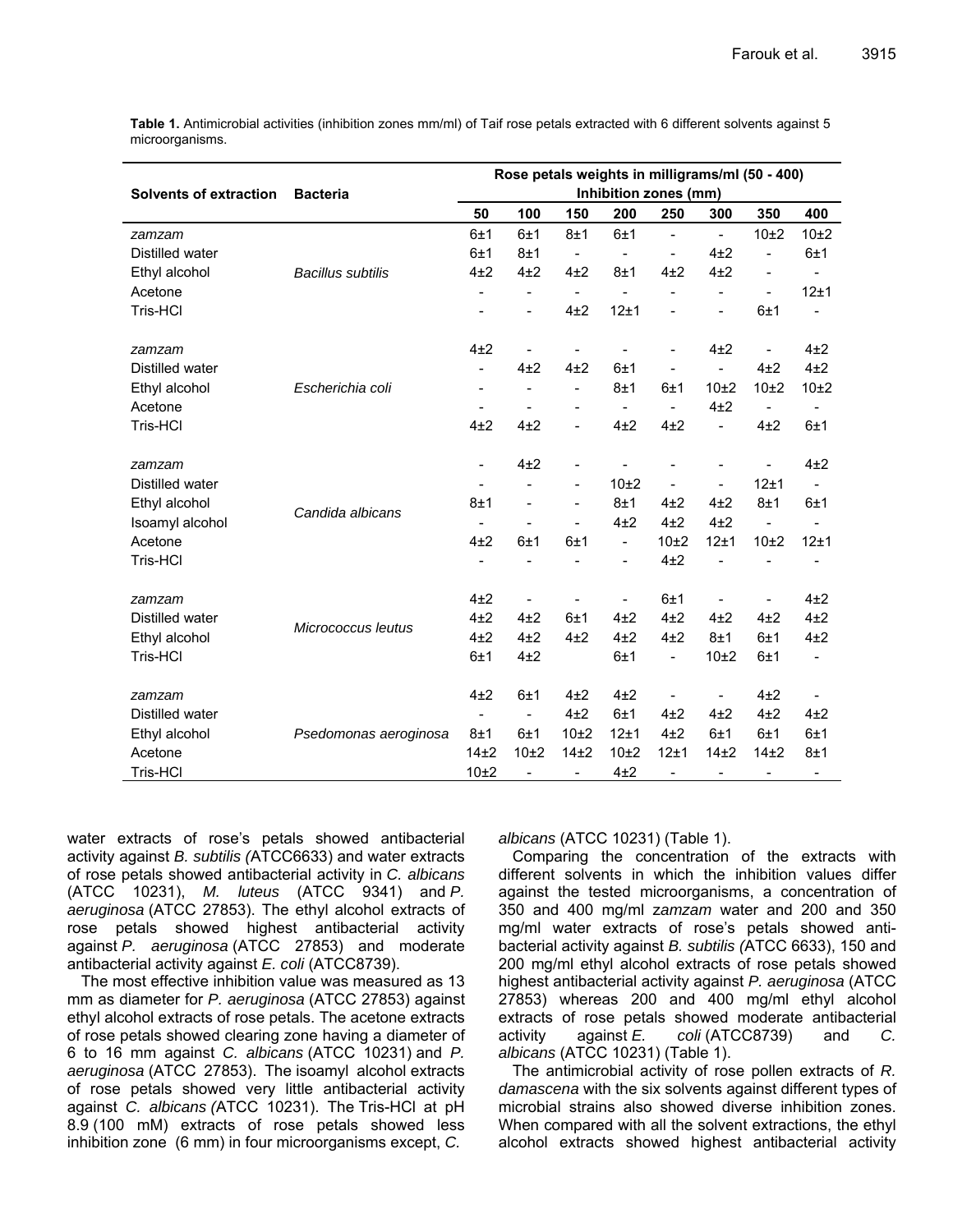| Pollen/solvent (mg/ml)      | <b>Bacillus</b><br>subtilis (mm) | <b>Escherichia</b><br>coli (mm) | Candida<br>albicans (mm) | <b>Micrococcus</b><br><i>leutus ((mm)</i> | <b>Pseudomonas</b><br>aeroginosa (mm) |
|-----------------------------|----------------------------------|---------------------------------|--------------------------|-------------------------------------------|---------------------------------------|
| Pollen/zamzam               |                                  | $4\pm 2$                        | 10 <sub>±2</sub>         | 6±1                                       |                                       |
| Pollen/distilled water      |                                  | $\overline{\phantom{0}}$        | 8±1                      | $4\pm 2$                                  | $4\pm 2$                              |
| Pollen/ethyl alcohol        |                                  | 14 <sub>±2</sub>                | $\overline{\phantom{a}}$ | $4\pm 2$                                  | 12±1                                  |
| Pollen/isoamyl alcohol      |                                  | $4\pm 2$                        | $4\pm 2$                 | $\overline{\phantom{a}}$                  |                                       |
| Pollen/acetone              |                                  | $4\pm 2$                        | $\overline{\phantom{a}}$ | $\overline{\phantom{a}}$                  | 8±1                                   |
| Pollen/Tris-HCl             |                                  | $4\pm 2$                        | $\overline{\phantom{0}}$ | $4\pm 2$                                  | $4\pm 2$                              |
| Pollen/Tris-HCl             |                                  | $4\pm 2$                        | $\overline{\phantom{a}}$ | $4\pm 2$                                  | $4\pm 2$                              |
| Oxytetracycline at 10 µl/ml | $3.5 \pm 0.2$                    | $6 + 0.1$                       | $6.5 \pm 0.2$            | $4 + 0.2$                                 | $2.9 + 0.1$                           |

**Table 2.** Antimicrobial activities (inhibition zones mm/ml) of Taif rose pollen grains extracted with 6 different solvents against 5 different microorganisms.

(among all microorganisms) in *E. coli* ATCC 25922 and *P. aeruginosa* (ATCC 27853). The *zamzam* water extracts of rose pollen extracts showed antibacterial activity against *C. albicans* (ATCC 10231) and *M. luteus (*ATCC 9341*)*. The acetone extracts of pollen showed lesser antibacterial activity in *E. coli* (ATCC 25922) and *P. aeruginosa* (ATCC 27853) as compared to ethyl alcohol extracts of rose pollen. Nil antibacterial activity was found in *B. subtilis* (ATCC 6633) irrespective of the solvents (Table 2).

The most effective inhibition value was measured as 14 mm as diameter for *E. coli* (ATCC 25922) and 13 mm as diameter for *P. aeruginosa* (ATCC 27853) against ethyl alcohol extracts of rose pollen. The *zamzam* extracts of rose pollen showed clearing zone having a diameter of 12 and 7 mm against *C. albicans* (ATCC 10231) and *M. luteus* (ATCC 9341) respectively. The acetone extracts of rose pollen showed inhibition value of 6 and 9 mm as diameter against *E. coli* (ATCC 25922) and *P. aeruginosa* (ATCC 27853), respectively. The Tris-HCl at pH 8.9 extracts of pollen showed 6 mm, a less inhibition value against *E. coli* (ATCC 25922), *M. luteus (*ATCC 9341*)* and *P. aeruginosa* (ATCC 27853) (Table 2).

## **DISCUSSION**

The results obtained by the standard agar well diffusion clearing zone method showed that concentrated ethyl alcohol and acetonic extracts had inhibitory effects (upto 16 mm) on most of the tested microorganisms as represented in Table 1. While the concentrated aqueous extract showed variable inhibitory effects on the tested microorganisms (Tables 1 and 2). The ethyl alcohol extracts of rose petals showed highest antibacterial activity against *P. aeruginosa* (ATCC 27853). The earlier antimicrobial study with native isolated bacteria from sea cucumber recorded moderate antimicrobial activity against *P. aeruginosa* as reported by Farouk et al. (2007). The bacteria isolated from flowers of *R. damascena* cv. Taifi also showed antibacterial activity

and enzymatic activity was reported by Farouk et al. (2014). At a concentration of 150 and 200 mg/ml ethyl alcohol extracts of rose petals showed highest antibacterial activity against *P. aeruginosa* (ATCC 27853) and *E. coli* (ATCC 8739). This result complies with other reported research outcomes that the low dilution of alcoholic extract showed a higher antimicrobial activity as compared to high dilution (Hirulkar and Mona, 2010; Farouk and Benafri, 2007). Halawani (2014) also reported that the ethanolic extract of *R. damascena*  showed a positive significant bacterial activity. *R. damascena* cv. Taifi should be investigated to better understand its antimicrobial properties, safety and efficiency. In the last two decades, various studies were conducted in many countries to verify such efficiency (Ikram and Inamul, 1984; Izzo et al., 1995; Kubo et al., 1995; Shapoval et al., 1994). Lesser research reports are available for the antimicrobial activity of *R. damascena*  pollen. The ethanol extracts of pollen showed higher antimicrobial activity against *E. coli* (ATCC 25922) and *P. aeruginosa* (ATCC 27853) than the acetone extracts of pollen.

## **Conclusion and recommendations**

However, in this study, the ethyl alcohol and acetone extracts of rose petals and pollen of *R. damascena cv. Taifi* had showed moderate result against *P. aeruginosa* and the acetone extract (200 mg/ml) of rose petals showed good antimicrobial activity against *C. albicans* and highest antimicrobial activity against *P. aeruginosa*. In addition, the ethyl alcohol extract (200 to 400 mg/ml) of rose petals showed good result against *E. coli.* The water extract of rose petals showed good result against *C. albicans*. These results are encouraging and promising and further study should be carried out to confirm the purification of the antimicrobial compounds. In this study, with different concentrations of rose petals and pollen extracts, it is shown that *R. damascena cv. Taifi* has medicinal values.